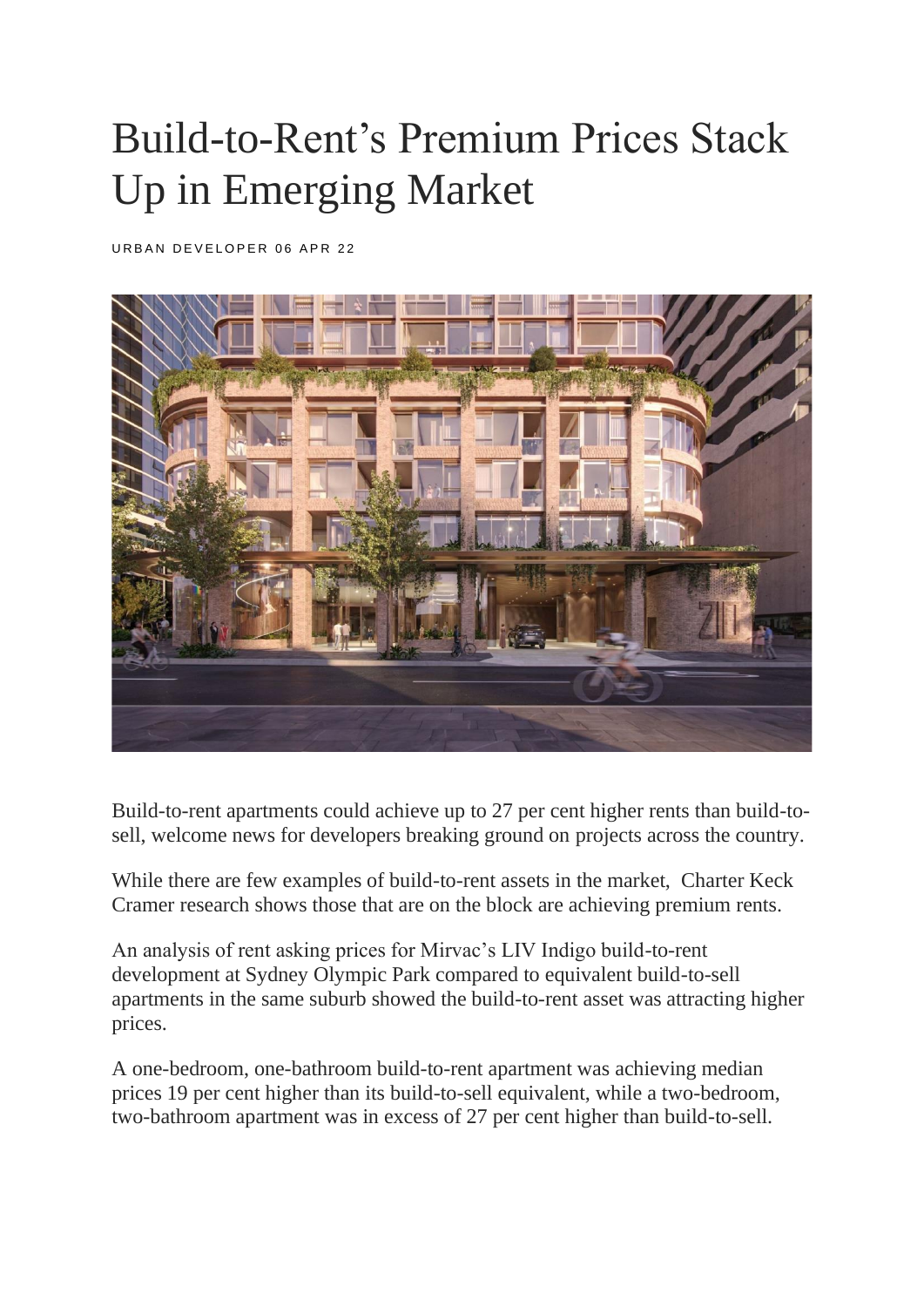But the Charter Keck Cramer report warned rental premiums for build-to-rent projects would be "sub-market specific and come down to brand, location and amenity".

It comes as good news for Frasers Property, which broke ground on its first buildto-rent project nationally in Brisbane recently.

Almost 150 of the 366 apartments in the Brunswick & Co build-to-rent development at 210 Brunswick Street at Fortitude Valley will be affordable housing, subsidised by the Queensland government.

Frasers Property Australia executive general manager of development Cameron Leggatt said the company was excited to move into the construction phase of its first build-to-rent project.

"Frasers Property is committed to redefining renting at Brunswick & Co., delivered in one of Brisbane's most emerging and vibrant precincts," Leggatt said.

"This is a major milestone for the community and we're proud to collaborate with the Queensland government and Hutchinson Builders on this landmark project, to help Brisbane meet growing demand in the lead up to the 2032 Olympic Games."

The property is expected to be launched to market in 2024.

It's the second build-to-rent project to break ground in Brisbane after Mirvac began construction of its LIV Anura development at Newstead in August last year.



Build-to-Rent is moving into Brisbane. Mirvac broke ground on its LIV Anura project at Newstead last year and is one of two under construction, while a further two are being considered by the Queensland Government.